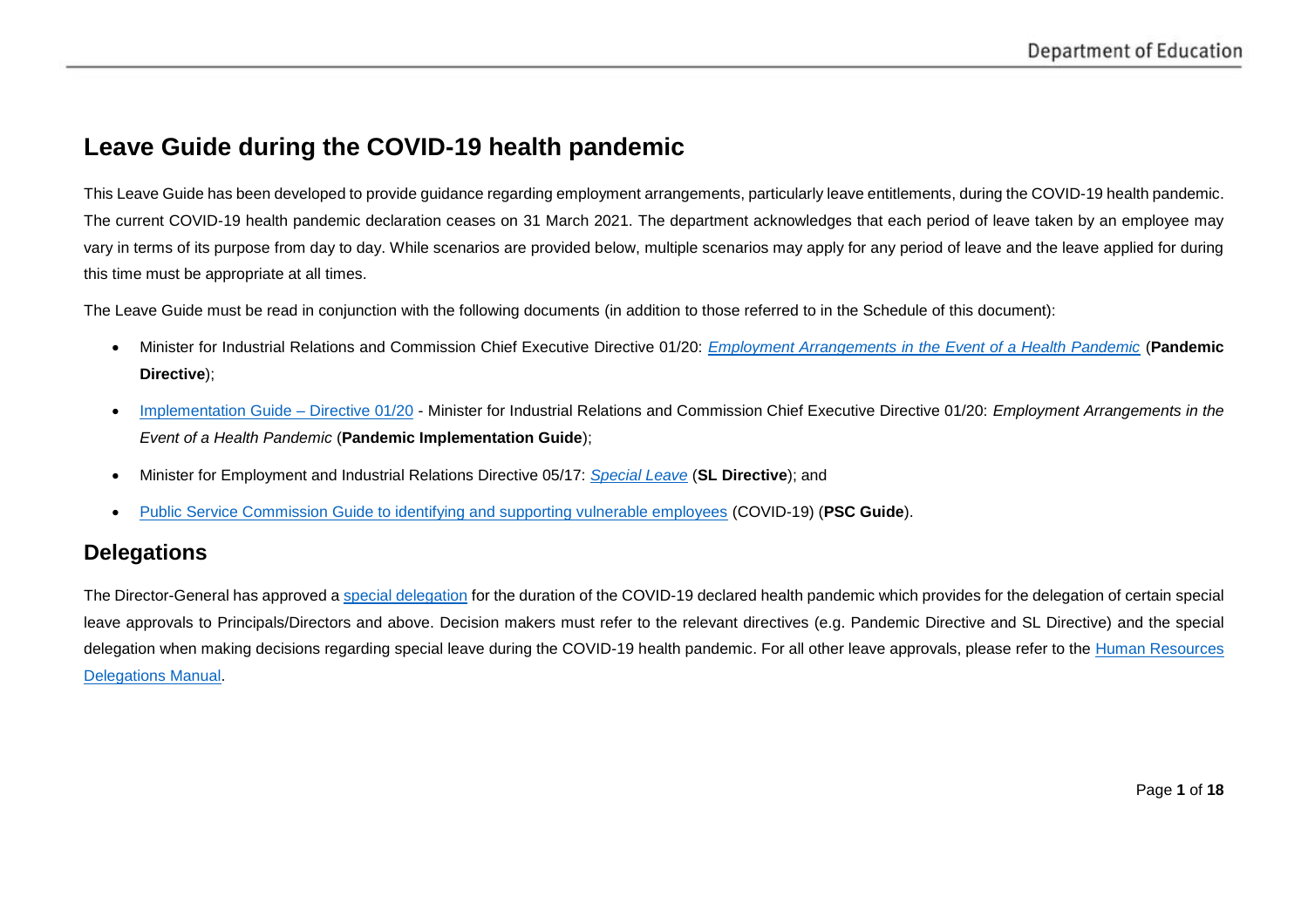## **Supporting documentation requirements**

Supporting documentation will be required for all periods of absence on paid Special Pandemic Leave (**SPL**). Where employees access SPL as a result of illness, or need to care for ill family or household members, they may not be required to provide a medical certificate, they may instead provide a copy of a record to confirm that they (or their family members) have undergone a relevant assessment, or such other documentation or advice which satisfies department requirements. For further information on the type of evidence that can be used to support SPL, please see the *Further Information* column in the Schedule below. Evidence and application processes for existing entitlements such as access to Long Service Leave, Sick (Carers') Leave, and Recreation Leave continue in accordance with ordinary industrial instruments and departmental policies and procedures.

### **Definitions**

Flexible Work Arrangement (FWA): A flexible work arrangement is a type of reasonable adjustment made to an employee's role which may include changes to the way the employee works. These include:

(a) working hours e.g. flexible hours, flexible shifts, compressed hours;

(b) patterns of work e.g. job sharing, days worked, change from full-time to part-time work;

- (c) work location e.g. telecommuting
- (d) work schedules e.g. planned rostering and term-time work; and
- (e) the way work is performed e.g. use of different equipment.

**Health Pandemic:** is a critical health issue, as identified by the declaration of a public health emergency made under s319 of the *Public Health Act 2005* with respect to an actual or potential health pandemic.

#### **Immediate Family:** includes the:

(a) employee's spouse; and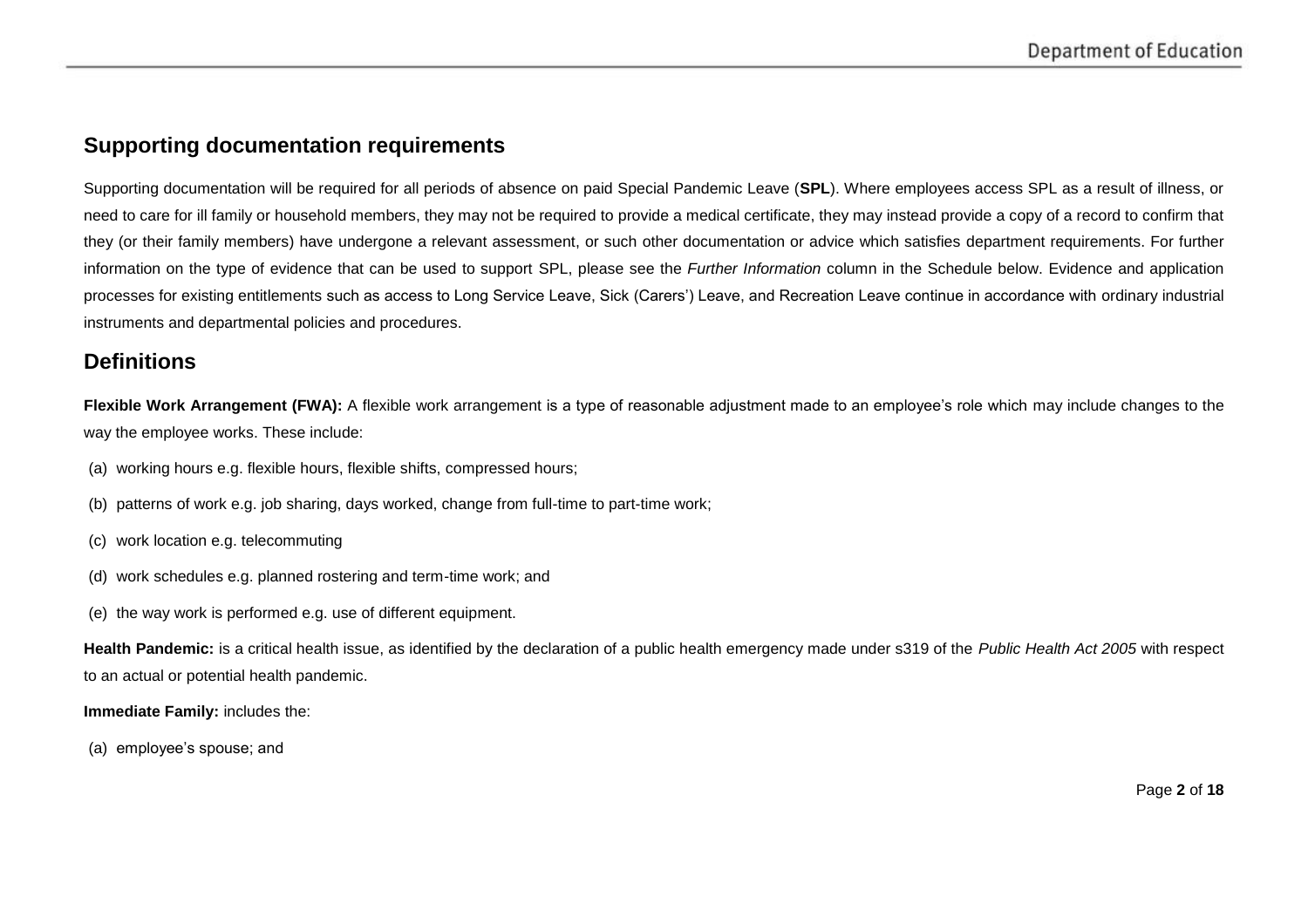(b) a child, ex-nuptial child, stepchild, adopted child, foster child, ex-foster child, parent, grandparent, grandchild or sibling of the employee or employee's spouse.

**Casual**: for the purpose of this Leave Guide includes:

- a **long term casual**, defined as a casual employee, who is engaged on a regular and systematic basis, for one or more periods of employment, during the one (1) year immediately before the employee seeks access to an entitlement under the Pandemic Directive.
	- $\circ$  An employee may not be considered a long term casual if the employment is broken by more than three months between the end of one employment contract and the start of the next employment contract within that one year period immediately before the employee seeks access to an entitlement under the Pandemic Directive; and
- at the discretion of the Chief Executive (or delegate), **other current casual** employees who have worked on a regular and systematic basis, for one or more periods of employment, during the last three month period immediately before the employee seeks to access an entitlement under the Pandemic Directive.

**Special Leave:** Leave granted under the provisions of [Directive 05/17: Special Leave.](https://www.forgov.qld.gov.au/system/files/documents/2017-05-special-leave.pdf?v=1490331635)

**Special Pandemic Leave (SPL)**: Upon application, an employee will be entitled to a maximum 20 days paid SPL for use when the employee is unable to attend work and unable to perform work under flexible working arrangement because they:

- have an actual viral infection and have exhausted their sick leave accruals; and/or
- are required to care for immediate family or household member/s who have an actual or suspected viral infection and have exhausted their sick leave accruals; and/or
- are required to care for children as a result of school or childcare centre closures and have exhausted their sick leave accruals.

**Sick Leave:** means an entitlement to paid sick leave, inclusive of carers' leave, in accordance with the *Industrial Relations Act 2016 (Qld)*.

**Vulnerable employee**: Queensland Health determines those most at risk of serious infection if they contract COVID-19. Please refer to [who is most at risk](http://conditions.health.qld.gov.au/HealthCondition/condition/14/217/838/novel-coronavirus) information as provided by Queensland Health for current guidelines regarding vulnerable people and the department's [OnePortal](https://intranet.qed.qld.gov.au/Services/CommunicationMarketing/coronavirus/hr-information/Pages/vulnerable-people.aspx) page.

**Quarantine:** describes the incubation period of communicable disease. For COVID-19, the period of quarantine is 14 days from the last date of exposure.

Page **3** of **18**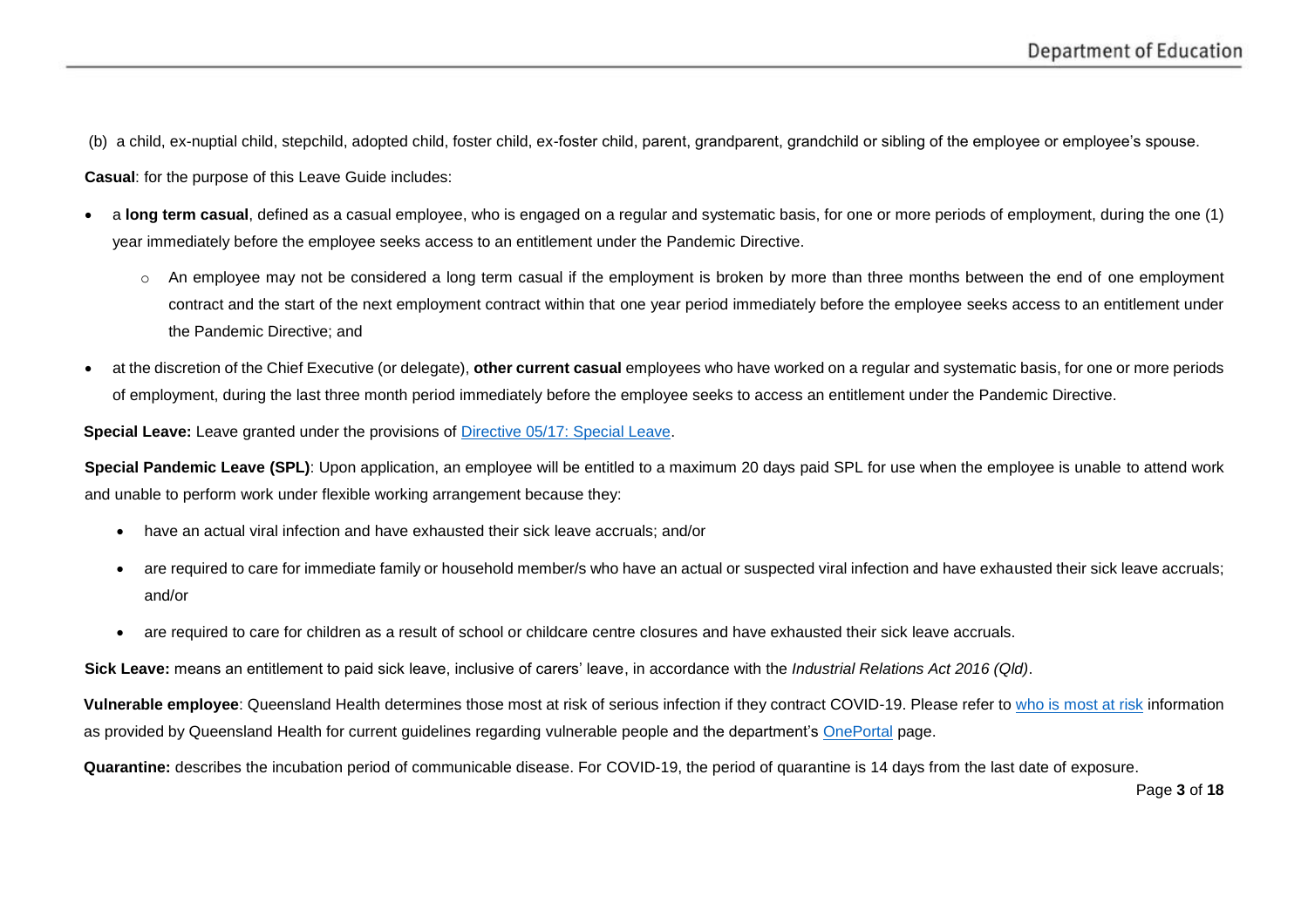**Reasonable Adjustment:** is a measure or action taken to support an employee to mitigate the risk of COVID-19 exposure. Reasonable adjustments (including flexible work arrangements) to support the employee should be discussed between the manager and employee and may include but are not limited to:

- remote working, including working from home, within the employee's current role; this should be the first option considered and provided where possible;
- allocating work that can be undertaken remotely, that may not necessarily relate to an employee's own role, but is in line with their skill set, experience and existing level;
- deployment to an alternate, non-customer contact role;
- alternative hours, or patterns of work;
- working from another location;
- deployment to another role within the agency;
- mobilisation to another role in an alternate public sector agency.

### **Conditions**

**Special Leave:** Special Leave may be granted at the discretion of an agency chief executive (or delegate) and should only be considered once all other options (i.e. reasonable adjustment defined above) are exhausted. In circumstances where Special Leave is approved in accordance with the Leave Guide and relevant authorities, the following conditions apply:

- 1. Special Leave will be subject to ongoing and regular reviews (at least on a weekly basis) to ensure ongoing support is provided to the employee and any change in circumstances are managed appropriately;
- 2. Where reasonable adjustments become available during the period of Special Leave or the employee is required to return to the workplace if it is considered safe to do so, the Principal/Manager may recall the employee from special leave and the employee may be required to undertake the reasonable adjustments;

Page **4** of **18**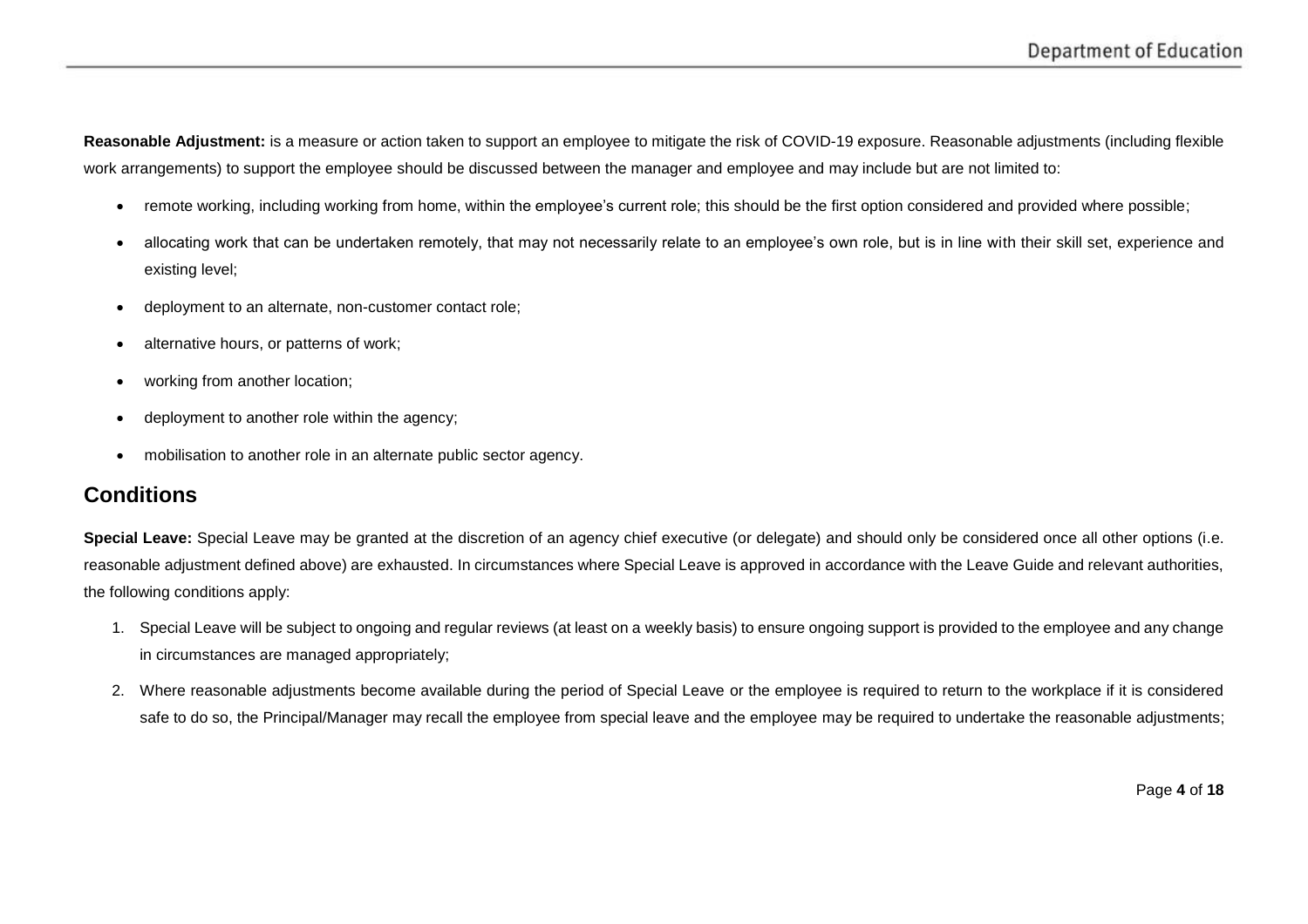3. An employee who has been granted a period of Special Leave must promptly notify their Principal/Manager of any change to their circumstances during the period of Special Leave (e.g. the employee becomes ill, is required to care for an ill family member or any other change) to ensure work arrangements and/or leave is appropriate to the circumstances at all times.

**Sick Leave**: For the purpose of accessing Special Pandemic Leave, sick leave will be considered exhausted if, at the date of application, the current available sick leave balance is insufficient to cover the employee's rostered hours on that day (or the first day of sick leave if the application covers multiple, consecutive days). For example, where an employee is rostered for 5 hours and, at the date of application, has a sick leave accrual of 2 hours, sick leave will be considered exhausted.

**Carers' Leave**: During the pandemic, where an employee is not ill, but unable to work due to caring responsibilities related to the pandemic (e.g. quarantine of their child who is also not ill) they will be able to utilise carers' leave on the basis that they are required to care for or support a member of the employee's immediate family or household because of an unexpected emergency in relation to that person. Once the carers' leave entitlement has been exhausted the employee will be able to access other accrued entitlements. Further, the Pandemic Directive provides that where the employee is required to care for their child/children as a result of school or childcare centre closures or for immediate family or household member(s) who have an actual or suspected viral infection, and the employee has exhausted their sick/carers' leave entitlement they will be entitled to special pandemic leave in accordance with the Pandemic Directive, section 13.1.

**Special Pandemic Leave and Special Leave for casual employees**: Eligible casual employees may apply for Special Pandemic Leave and/or Special Leave via the *[Application for Casual Special or Special Pandemic Leave](https://intranet.qed.qld.gov.au/Services/HumanResources/Forms/Documents/application-for-casual-special-or-special-pandemic-leave.xlsm)* form. Leave should generally be reflective of the likely work pattern for the employee concerned or, where this is not possible, an averaging methodology will be used (e.g. see *Directive 17/18: Paid Parental Leave*, section 9.6).

**Remuneration entitlements for sick leave, special leave and special pandemic leave:** The Pandemic Directive does not change the remuneration employees are normally entitled to receive when granted special leave, special pandemic leave or sick leave in accordance with the respective Directive.

**Higher Duties:** Employees on higher duties will continue to receive the higher duties rate when on paid leave taken during the higher duties relieving period.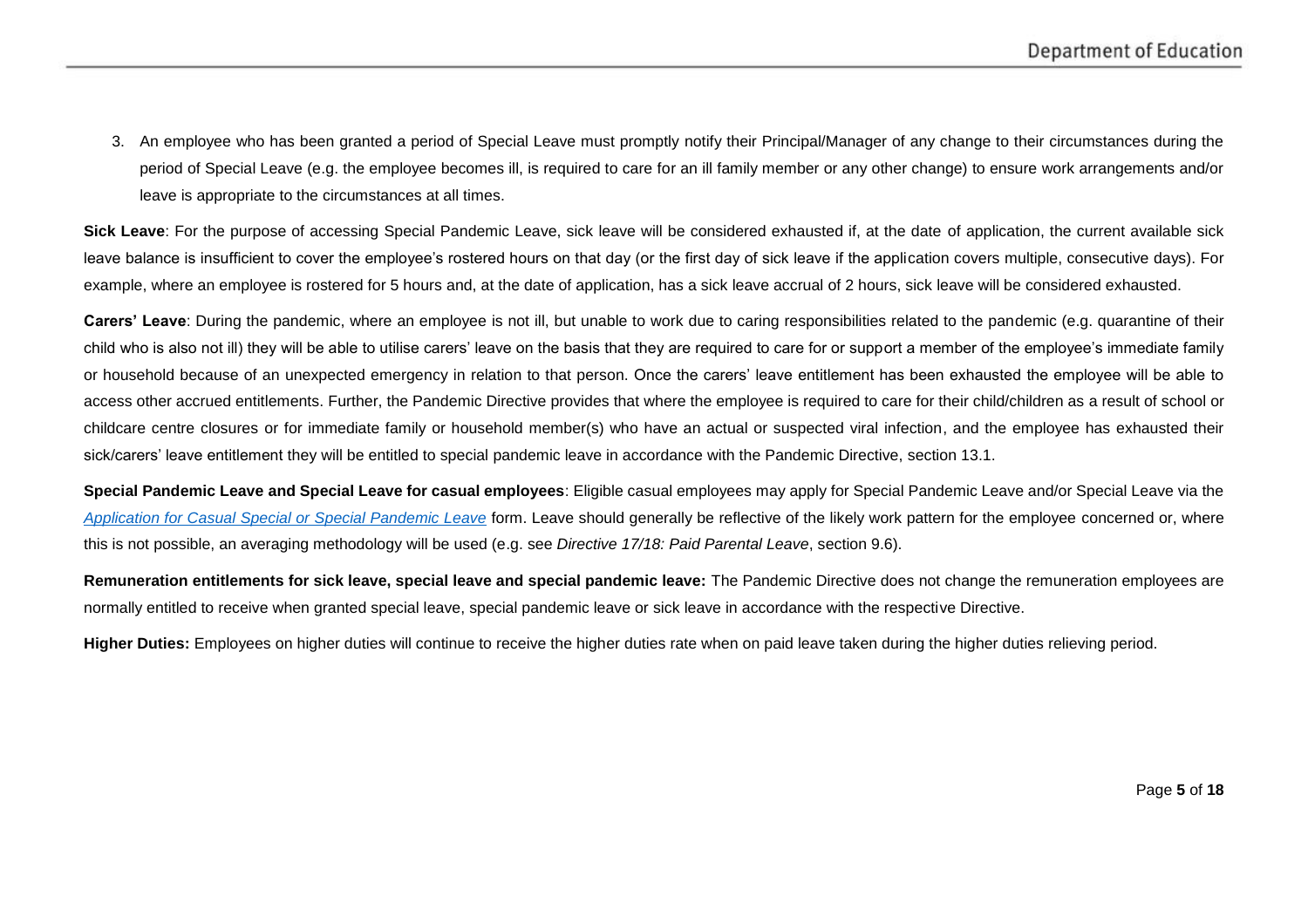| <b>Scenario</b>                                                                                                        | <b>Application</b>                                                | Response                                                                                                  |                                                                                                                                                                                                                                                  | <b>Further Information</b>                                                                                                                                                                                                                                                                                                                                                                                                                                                                                                                                                                                                                                                                                                                                                                                       | <b>Authority</b>                                                                                                                                                                                                                                                                                                                                                                                            |
|------------------------------------------------------------------------------------------------------------------------|-------------------------------------------------------------------|-----------------------------------------------------------------------------------------------------------|--------------------------------------------------------------------------------------------------------------------------------------------------------------------------------------------------------------------------------------------------|------------------------------------------------------------------------------------------------------------------------------------------------------------------------------------------------------------------------------------------------------------------------------------------------------------------------------------------------------------------------------------------------------------------------------------------------------------------------------------------------------------------------------------------------------------------------------------------------------------------------------------------------------------------------------------------------------------------------------------------------------------------------------------------------------------------|-------------------------------------------------------------------------------------------------------------------------------------------------------------------------------------------------------------------------------------------------------------------------------------------------------------------------------------------------------------------------------------------------------------|
|                                                                                                                        |                                                                   | Work arrangement<br>or Leave Type                                                                         | <b>MyHR</b><br><b>Leave Code</b>                                                                                                                                                                                                                 |                                                                                                                                                                                                                                                                                                                                                                                                                                                                                                                                                                                                                                                                                                                                                                                                                  |                                                                                                                                                                                                                                                                                                                                                                                                             |
|                                                                                                                        |                                                                   |                                                                                                           | <b>Employee is III</b>                                                                                                                                                                                                                           |                                                                                                                                                                                                                                                                                                                                                                                                                                                                                                                                                                                                                                                                                                                                                                                                                  |                                                                                                                                                                                                                                                                                                                                                                                                             |
| Employee is diagnosed with a<br>viral infection (including COVID-<br>19 infection) and is required to<br>self-isolate. | Permanent<br>and<br>Temporary<br>Employees<br>Casual<br>Employees | Sick Leave<br>1 <sup>1</sup><br>2. SPL<br>3.<br>Rec Leave<br>4. LSL<br>1. SPL<br>2. LSL (if<br>available) | <b>Sick COVID</b><br>Positive (for<br>COVID <sub>19</sub><br>infection) OR Sick<br>(for other viral<br>infections)<br><b>Sick Special</b><br>Pandem<br>Recreation<br><b>Long Service</b><br><b>Sick Special</b><br>Pandem<br><b>Long Service</b> | Sick Leave must be exhausted prior to access to<br>SPL.<br>Up to a maximum of 20 days SPL once sick leave<br>accruals are exhausted.<br>Access to LSL accruals with no 7 year qualifying<br>period.<br>Required Documentation - Medical<br>Certificate/Evidence from Qld Health (if absence<br>more than 3 days). Medical Certificate/Evidence<br>from Old Health must indicate viral infection for the<br>purpose of access to Special Pandemic Leave.<br>Up to a maximum of 20 days SPL.<br>Required Documentation - Medical<br>Certificate/Evidence from Qld Health (if absence<br>more than 3 days). Medical Certificate/Evidence<br>from Old Health must indicate viral infection for<br>the purpose of access to Special Pandemic<br>Leave.<br>Access to LSL accruals with no 7 year qualifying<br>period. | Directive relating to Sick<br>Leave<br>Directive relating to SPL<br>Directive relating to<br><b>Recreation Leave</b><br>Directive relating to Long<br>Service Leave<br>Public Service Act 2008<br>147(2)(b) (Employment of<br>General Employees)<br>Public Service Act 2008<br>148(2)(b) (Employment of<br>Temporary Employees)<br>Directive relating to SPL<br>Directive relating to Long<br>Service Leave |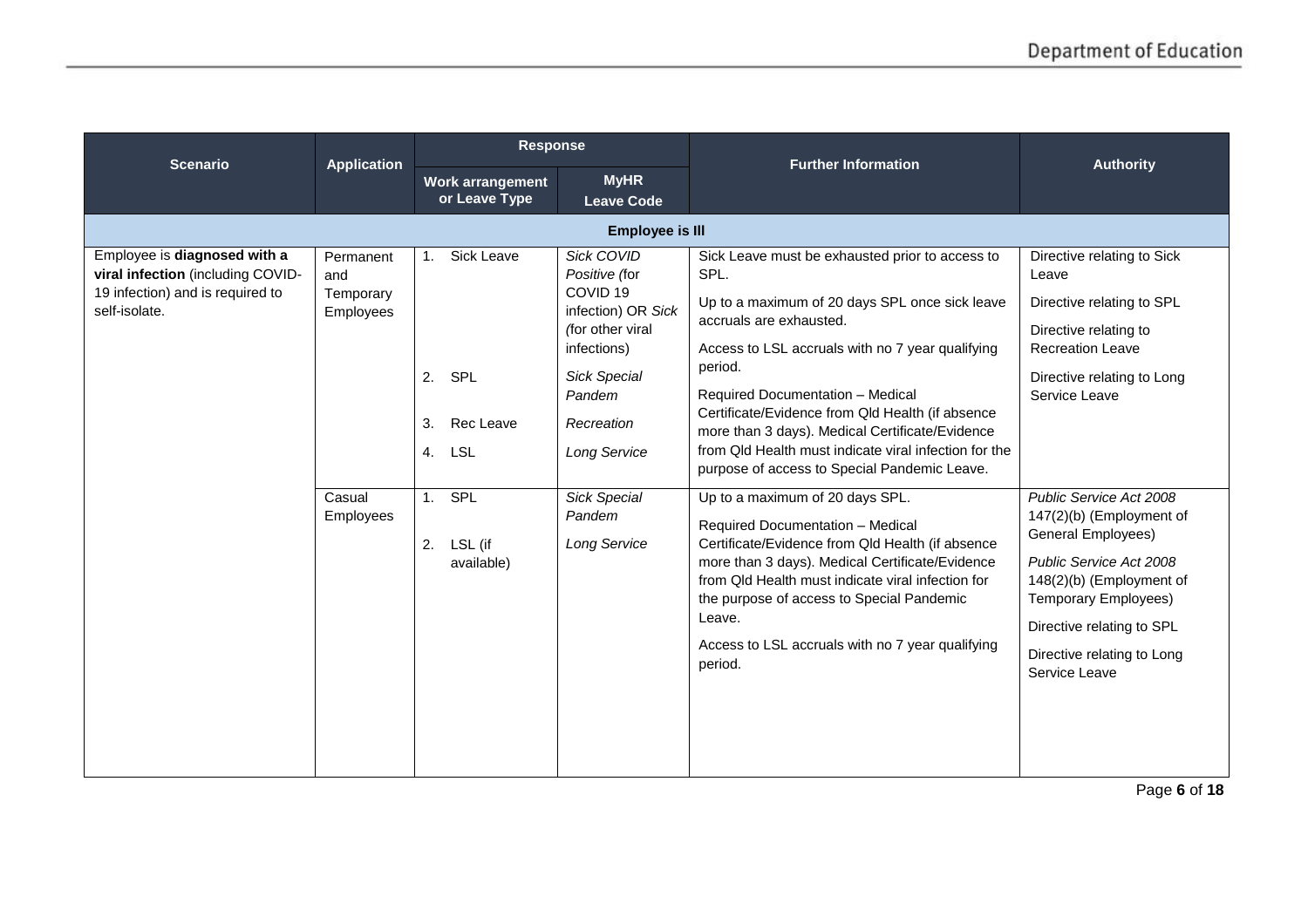| <b>Scenario</b>                                                                 |                                                   | <b>Response</b>                                                                        |                                                  | <b>Further Information</b>                                                                                                                                                                                                            | <b>Authority</b>                                                                                                                               |
|---------------------------------------------------------------------------------|---------------------------------------------------|----------------------------------------------------------------------------------------|--------------------------------------------------|---------------------------------------------------------------------------------------------------------------------------------------------------------------------------------------------------------------------------------------|------------------------------------------------------------------------------------------------------------------------------------------------|
|                                                                                 | <b>Application</b>                                | Work arrangement<br>or Leave Type                                                      | <b>MyHR</b><br><b>Leave Code</b>                 |                                                                                                                                                                                                                                       |                                                                                                                                                |
| Employee is ill/injured due to<br>other reason(s)<br>Employee shows symptoms of | Permanent<br>and<br>Temporary<br>Employees<br>All | Sick Leave<br>1.<br>Rec Leave<br>2.<br>3. LSL<br>Employee may be directed to leave the | <b>Sick</b><br>Recreation<br><b>Long Service</b> | Sick leave, recreation leave and long service<br>leave per ordinary industrial entitlements.<br>Required Documentation - Medical Certificate (if<br>absence is more than 3 days).<br>Entitlements in this instance will be subject to | Directive relating to Sick Leave<br>Directive relating to Rec Leave<br>Directive relating to Long<br>Service Leave<br>Public Service Act - s25 |
| illness while at work                                                           | employees                                         | workplace.                                                                             |                                                  | availability of reasonable adjustments at first<br>instance and appropriate leave types in<br>accordance with this guide (e.g. sick leave).<br>An employee may be asked to undertake a<br>medical assessment.                         | (Principles of Public Service<br>Employment)                                                                                                   |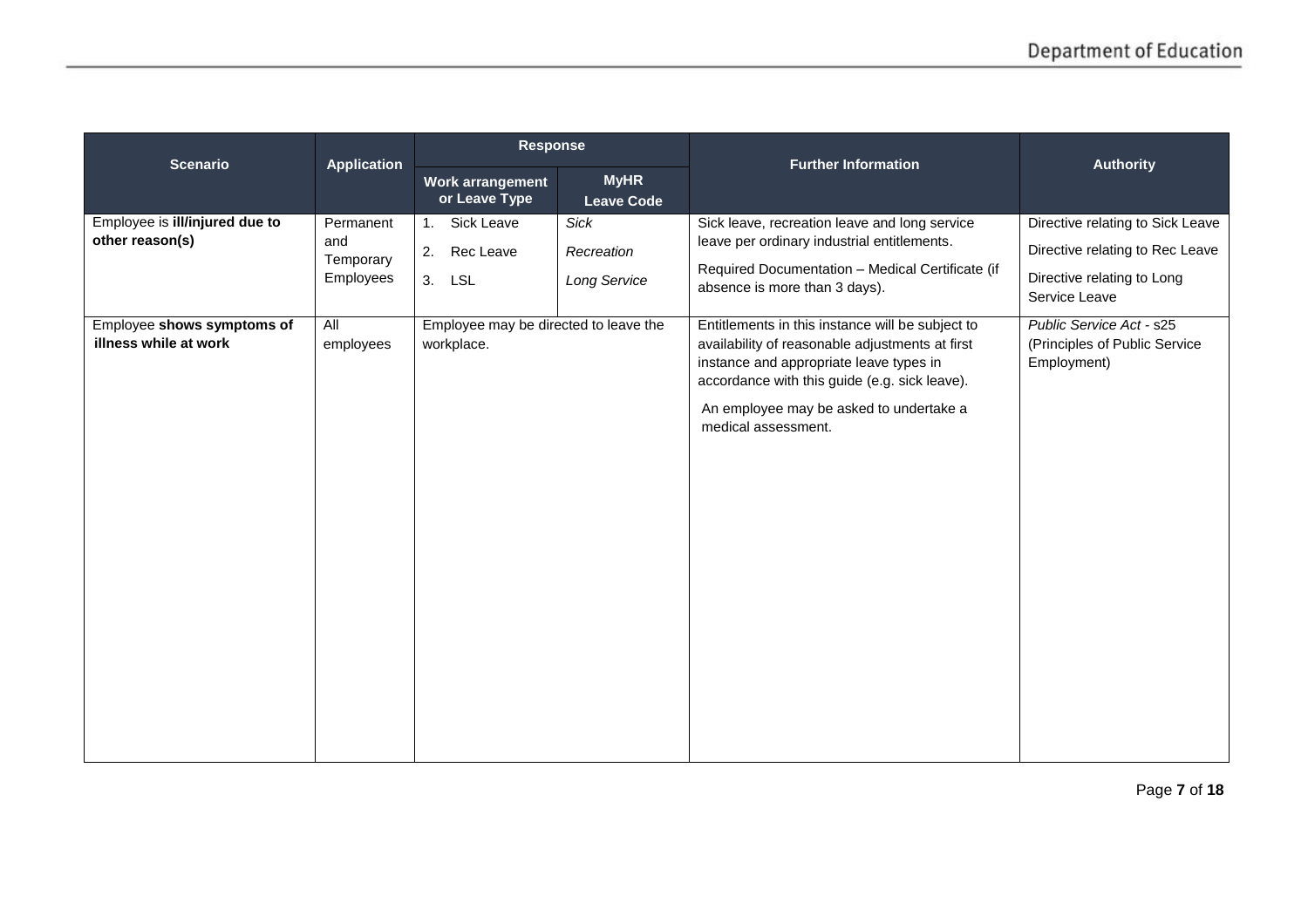| <b>Scenario</b>                                                                                                                                                                                                                                                                         |                                                           | <b>Response</b>                                                                                            |                                  | <b>Further Information</b>                                                                                                                                                                                                                                                                                                                                                                                                                                                                                                                                                                                                                                                                                                                                                                                                                                                                                                                                                                                                                                                                                                                                                                                                                                                                  | <b>Authority</b>                                                                                                                                                                                                                         |
|-----------------------------------------------------------------------------------------------------------------------------------------------------------------------------------------------------------------------------------------------------------------------------------------|-----------------------------------------------------------|------------------------------------------------------------------------------------------------------------|----------------------------------|---------------------------------------------------------------------------------------------------------------------------------------------------------------------------------------------------------------------------------------------------------------------------------------------------------------------------------------------------------------------------------------------------------------------------------------------------------------------------------------------------------------------------------------------------------------------------------------------------------------------------------------------------------------------------------------------------------------------------------------------------------------------------------------------------------------------------------------------------------------------------------------------------------------------------------------------------------------------------------------------------------------------------------------------------------------------------------------------------------------------------------------------------------------------------------------------------------------------------------------------------------------------------------------------|------------------------------------------------------------------------------------------------------------------------------------------------------------------------------------------------------------------------------------------|
|                                                                                                                                                                                                                                                                                         | <b>Application</b>                                        | Work arrangement<br>or Leave Type                                                                          | <b>MyHR</b><br><b>Leave Code</b> |                                                                                                                                                                                                                                                                                                                                                                                                                                                                                                                                                                                                                                                                                                                                                                                                                                                                                                                                                                                                                                                                                                                                                                                                                                                                                             |                                                                                                                                                                                                                                          |
|                                                                                                                                                                                                                                                                                         |                                                           |                                                                                                            | <b>Employee is not ill</b>       |                                                                                                                                                                                                                                                                                                                                                                                                                                                                                                                                                                                                                                                                                                                                                                                                                                                                                                                                                                                                                                                                                                                                                                                                                                                                                             |                                                                                                                                                                                                                                          |
|                                                                                                                                                                                                                                                                                         |                                                           |                                                                                                            | Self-Quarantine/Isolation        |                                                                                                                                                                                                                                                                                                                                                                                                                                                                                                                                                                                                                                                                                                                                                                                                                                                                                                                                                                                                                                                                                                                                                                                                                                                                                             |                                                                                                                                                                                                                                          |
| Requirement to self-quarantine<br>based on Queensland Health<br>advice and the employee is NOT<br>ill.<br>**Please see note in "Further<br>Information" column for leave<br>entitlements where an employee<br>elects to travel and is required to<br>self-quarantine upon their return. | Permanent,<br>Temporary<br>and Casual<br><b>Employees</b> | Reasonable<br>$\mathbf{1}$ .<br>adjustments<br>(where<br>possible)<br>2.<br><b>Special Leave</b><br>(paid) | N/A<br>Special<br>Quarantine     | Reasonable adjustments should be considered in<br>the first instance to support employees to continue<br>to work wherever possible in a way that balances<br>the service delivery requirements of the agency or<br>the broader public service and the employee's<br>continued health, safety and wellbeing.<br>Where a reasonable adjustment is not possible,<br>an employee may apply for Special Leave (refer<br>to Conditions above for Special Leave).<br>Required documentation may include a medical<br>certificate, travel documentation and/or Qld Health<br>tracing information. Applies in the following<br>circumstances:<br>Employee has been overseas;<br>$\bullet$<br>Employee has arrived in Queensland<br>from a COVID-19 hotspot, unless the<br>employee was in the hotspot for an<br>essential purpose;<br>The employee has moved to Queensland<br>from interstate;<br>The employee has been in close contact<br>with someone who already has the virus.<br>NOTE: As a general proposition, the above<br>arrangements do not apply where an employee<br>elects to travel and is required to quarantine upon<br>their return. In this case, the employee is required<br>to access their own accrued entitlements to<br>recreation leave or long service leave to cover the | Public Service Act 2008<br>$147(2)(b)$ (Employment of<br>General Employees)<br>Public Service Act 2008<br>148(2)(b) (Employment of<br><b>Temporary Employees)</b><br>Directive relating to Special<br>Leave<br>Directive relating to SPL |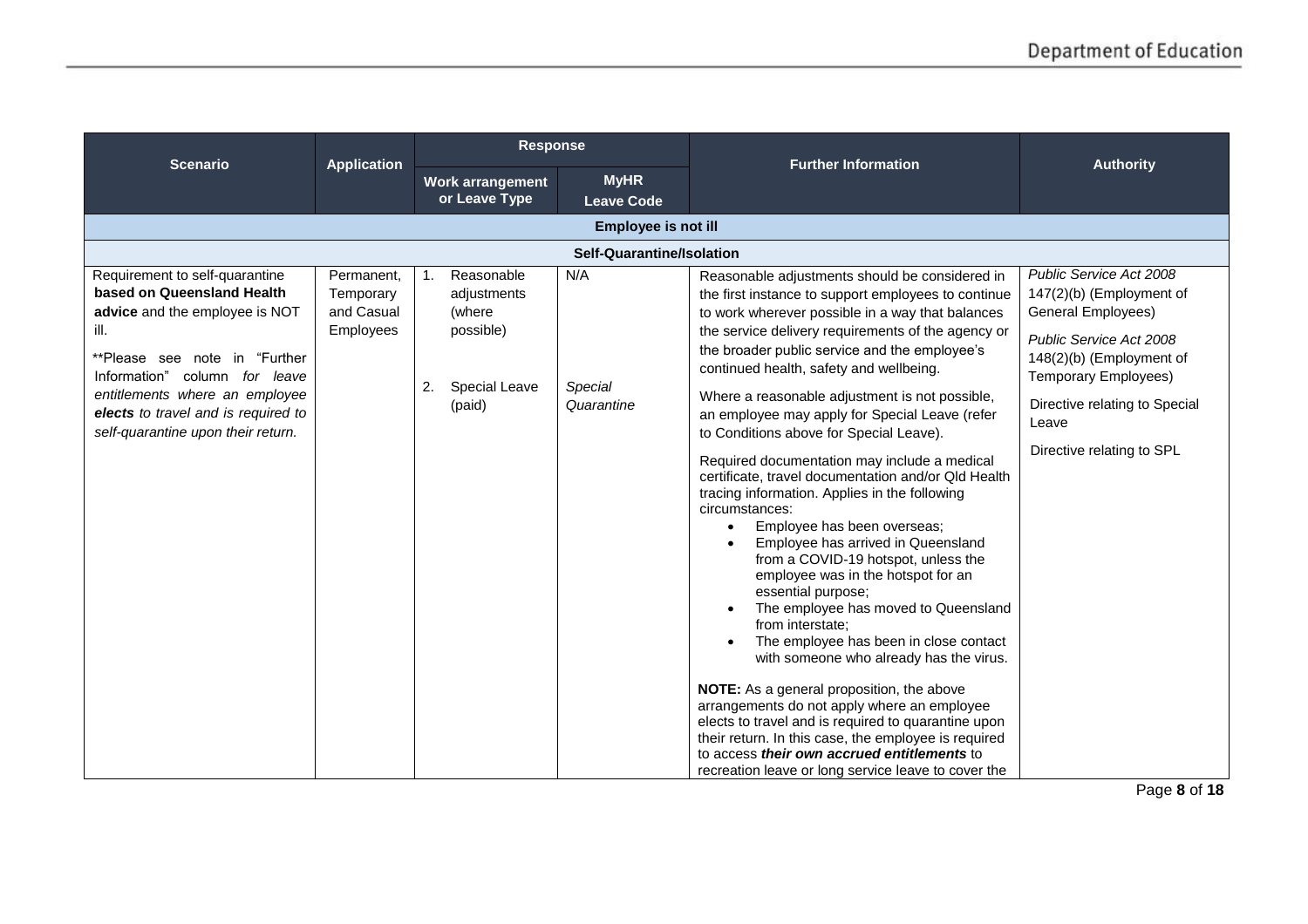| <b>Scenario</b>                                                                                                                    | <b>Application</b>                         | <b>Response</b>                                                                                                                     |                                     | <b>Further Information</b>                                                                                                                                                                                                                                                                                                                                                                                                                                                                                                                                                                                                                                                                                                                                                                                                                             | <b>Authority</b>                                                    |
|------------------------------------------------------------------------------------------------------------------------------------|--------------------------------------------|-------------------------------------------------------------------------------------------------------------------------------------|-------------------------------------|--------------------------------------------------------------------------------------------------------------------------------------------------------------------------------------------------------------------------------------------------------------------------------------------------------------------------------------------------------------------------------------------------------------------------------------------------------------------------------------------------------------------------------------------------------------------------------------------------------------------------------------------------------------------------------------------------------------------------------------------------------------------------------------------------------------------------------------------------------|---------------------------------------------------------------------|
|                                                                                                                                    |                                            | Work arrangement<br>or Leave Type                                                                                                   | <b>MyHR</b><br><b>Leave Code</b>    |                                                                                                                                                                                                                                                                                                                                                                                                                                                                                                                                                                                                                                                                                                                                                                                                                                                        |                                                                     |
|                                                                                                                                    |                                            |                                                                                                                                     |                                     | 14 day quarantine period. Where no accrued<br>leave is available, special leave without pay will<br>apply.                                                                                                                                                                                                                                                                                                                                                                                                                                                                                                                                                                                                                                                                                                                                             |                                                                     |
| Requirement to self-quarantine<br>based on Queensland Health<br>advice while already on other<br>leave and the employee is NOT ill | Permanent<br>and<br>Temporary<br>Employees | Remain on<br>1.<br>approved leave<br>2.<br>Reasonable<br>Adjustments<br>(where<br>possible)<br>3.<br><b>Special Leave</b><br>(paid) | N/A<br>N/A<br>Special<br>Quarantine | Employee to remain on approved leave.<br>If the leave is insufficient to cover the self-<br>quarantine period, the employee may apply for a<br>reasonable adjustment (where possible). Where<br>reasonable adjustments are not possible, the<br>employee may apply for Special Leave (refer to<br>Conditions above for Special Leave).<br>Required documentation may include a medical<br>certificate, travel documentation and/or Qld Health<br>tracing information. Applies in the following<br>circumstances:<br>Employee has been overseas;<br>$\bullet$<br>Employee has arrived in Queensland<br>from a COVID-19 hotspot, unless the<br>employee was in the hotspot for an<br>essential purpose;<br>The employee has moved to Queensland<br>from interstate:<br>The employee has been in close contact<br>with someone who already has the virus. | Directive relating to Special<br>Leave<br>Directive relating to SPL |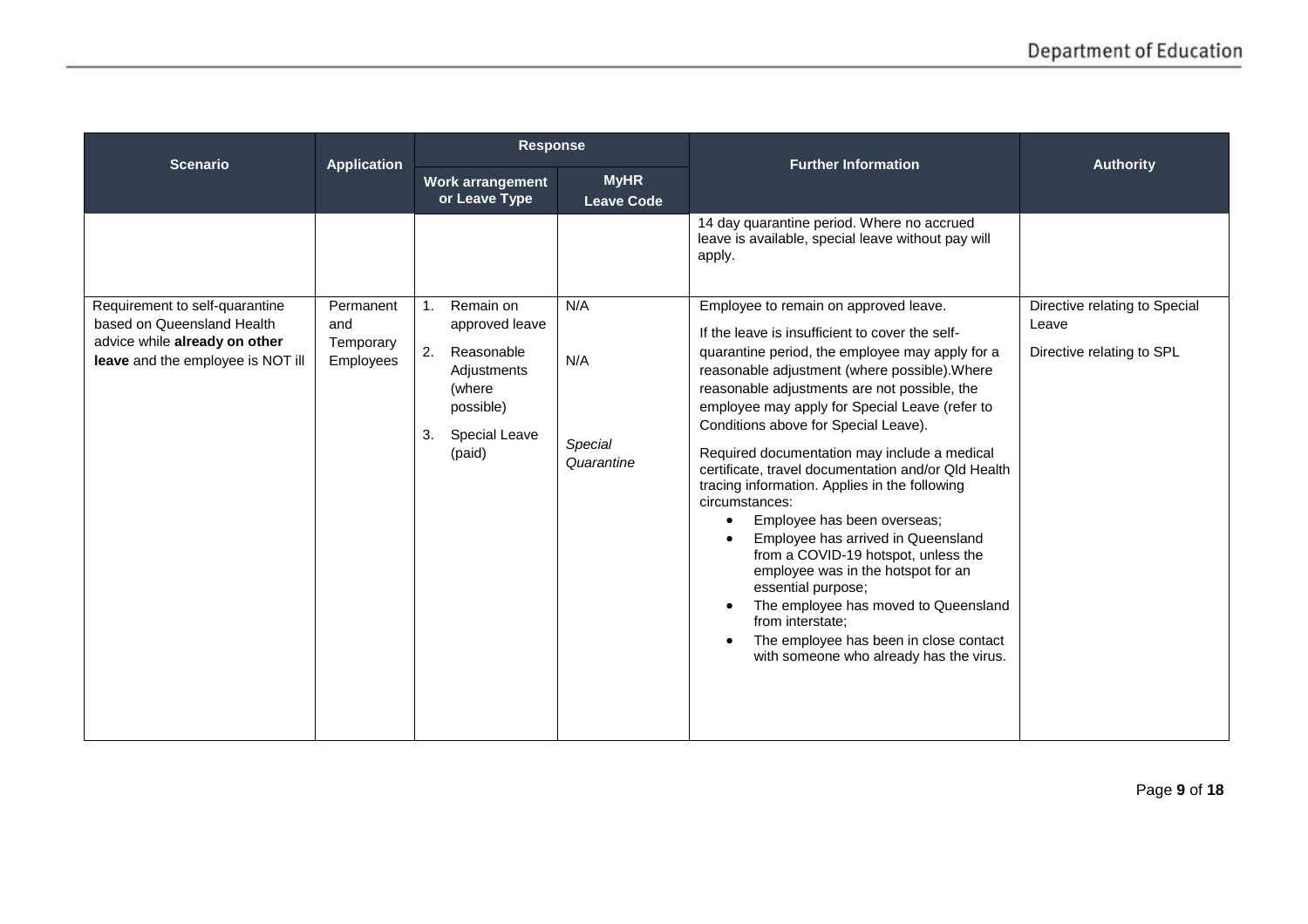| <b>Scenario</b>                                                                                                                                                               | <b>Application</b>                                               | <b>Response</b>                                                                                                                                     |                                     | <b>Further Information</b>                                                                                                                                                                                                                                                                                                                                                                                                                                                                                                                                                                                                                  | <b>Authority</b>                                                                                  |
|-------------------------------------------------------------------------------------------------------------------------------------------------------------------------------|------------------------------------------------------------------|-----------------------------------------------------------------------------------------------------------------------------------------------------|-------------------------------------|---------------------------------------------------------------------------------------------------------------------------------------------------------------------------------------------------------------------------------------------------------------------------------------------------------------------------------------------------------------------------------------------------------------------------------------------------------------------------------------------------------------------------------------------------------------------------------------------------------------------------------------------|---------------------------------------------------------------------------------------------------|
|                                                                                                                                                                               |                                                                  | <b>Work arrangement</b><br>or Leave Type                                                                                                            | <b>MyHR</b><br><b>Leave Code</b>    |                                                                                                                                                                                                                                                                                                                                                                                                                                                                                                                                                                                                                                             |                                                                                                   |
| Employee is a vulnerable person<br>and should not be in the<br>workplace based on Queensland<br>Health recommendation.<br>Employee does not meet the                          | Permanent.<br>Temporary<br>and Casual<br>Employees<br>Permanent, | $\mathbf{1}$ .<br>Reasonable<br>adjustments<br>(where<br>possible)<br>2.<br><b>Special Leave</b><br>(paid)<br>Reasonable<br>1 <sub>1</sub>          | N/A<br>Special<br>Quarantine<br>N/A | Reasonable adjustments should be considered in<br>the first instance to support employees to continue<br>to work wherever possible in a way that balances<br>the service delivery requirements of the agency or<br>the broader public service and the employee's<br>continued health, safety and wellbeing.<br>Where reasonable adjustments are not available,<br>the employee may apply for Special Leave (refer<br>to Conditions above for Special Leave).<br>Required documentation may include medical<br>advice or other suitable proof of vulnerability<br>category per Qld Health.<br>Reasonable adjustments should be considered in | Directive relating to Special<br>Leave<br>Directive relating to SPL<br>Directive relating to Long |
| definition of vulnerable person<br>but is concerned about working in<br>their current role due to age, pre-<br>existing medical condition, or<br>other personal circumstance. | Temporary<br>and Casual<br>Employees                             | adjustments<br>where<br>possible).<br>2.<br>Other accrued<br>entitlements<br>(Recreation,<br>Long Service<br>(or utilise<br>accrued ADO<br>or TOIL) | Recreation<br><b>Long Service</b>   | the first instance to support employees to continue<br>to work wherever possible in a way that balances<br>the service delivery requirements of the agency or<br>the broader public service and the employee's<br>continued health, safety and wellbeing.<br>Where temporary, short term and reasonable<br>adjustments are not available, employee may<br>access other accrued leave entitlements.<br>Employee may also seek to access any available<br>ADO/TOIL balance.<br>Required documentation may include medical<br>advice or other suitable proof of vulnerability.                                                                 | Service Leave<br>Directive relating to Rec Leave                                                  |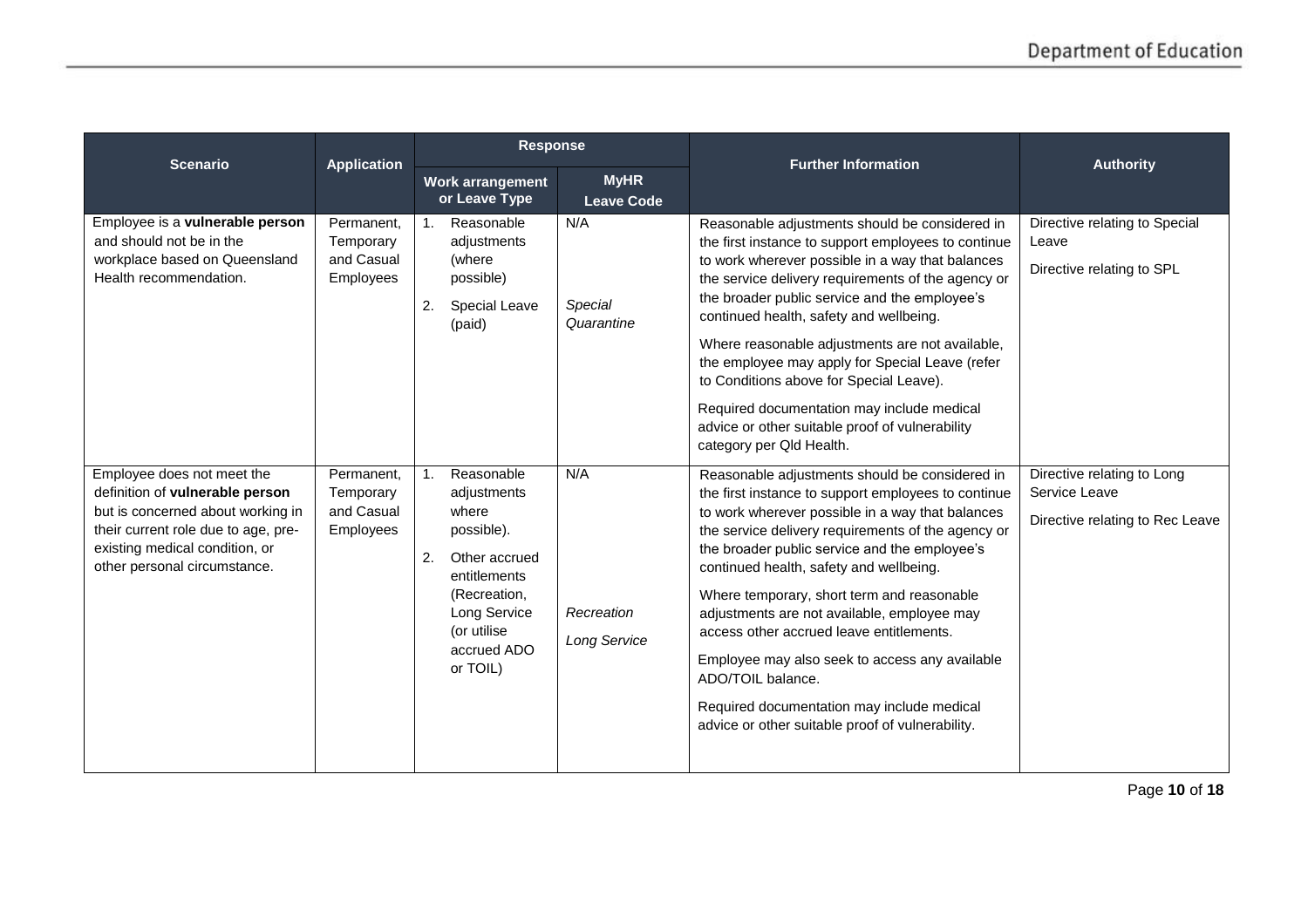| <b>Scenario</b>                                                                                                                                                                                                           | <b>Application</b>                                | <b>Response</b>                                                                                                                                                                                                              |                                                                     | <b>Further Information</b>                                                                                                                                                                                                                                                                                                                                                                                                                                                                                                                                                                                                                                                                                                                                                                                                                                                                                                                                                                                                                                        | <b>Authority</b>                                                                                                                                                                       |
|---------------------------------------------------------------------------------------------------------------------------------------------------------------------------------------------------------------------------|---------------------------------------------------|------------------------------------------------------------------------------------------------------------------------------------------------------------------------------------------------------------------------------|---------------------------------------------------------------------|-------------------------------------------------------------------------------------------------------------------------------------------------------------------------------------------------------------------------------------------------------------------------------------------------------------------------------------------------------------------------------------------------------------------------------------------------------------------------------------------------------------------------------------------------------------------------------------------------------------------------------------------------------------------------------------------------------------------------------------------------------------------------------------------------------------------------------------------------------------------------------------------------------------------------------------------------------------------------------------------------------------------------------------------------------------------|----------------------------------------------------------------------------------------------------------------------------------------------------------------------------------------|
|                                                                                                                                                                                                                           |                                                   | Work arrangement<br>or Leave Type                                                                                                                                                                                            | <b>MyHR</b><br><b>Leave Code</b>                                    |                                                                                                                                                                                                                                                                                                                                                                                                                                                                                                                                                                                                                                                                                                                                                                                                                                                                                                                                                                                                                                                                   |                                                                                                                                                                                        |
| Employee does not wish to<br>attend work and seeks to self-<br><b>isolate</b> due to fear.<br>**Please note an employee may<br>be required to work subject to the<br>operational requirements of the<br>school/work unit. | Permanent<br>and<br>Temporary<br><b>Employees</b> | Reasonable<br>$\mathbf{1}$ .<br>adjustments<br>(where<br>possible)<br>2.<br>Other accrued<br>entitlements<br>(Rec Leave,<br>Long Service<br>(or utilise<br>accrued ADO<br>or TOIL)<br>3.<br><b>Special Leave</b><br>(no pay) | N/A<br>Recreation<br><b>Long Service</b><br>Special Lve - No<br>Pay | Reasonable adjustments should be considered in<br>the first instance to support employees to continue<br>to work wherever possible in a way that balances<br>the service delivery requirements of the agency or<br>the broader public service and the employee's<br>continued health, safety and wellbeing.<br>Where temporary, short term and reasonable<br>adjustments are not available, employee may<br>access other accrued leave entitlements.<br>Employee may also seek to access any available<br>ADO/TOIL balance.<br>Access to reasonable adjustments and leave<br>entitlements are subject to approval of the<br>Principal/Manager taking into consideration the<br>operational requirements of the school/work unit.<br>In circumstances where a reasonable adjustments<br>and/or leave is unable to be approved, the<br>employee will be required to attend work as<br>directed (unless a risk to workplace health and<br>safety is identified).<br>Absence without approved leave and without<br>reasonable excuse may lead to disciplinary action. | Directive relating to Rec Leave<br>Directive relating to Long<br>Service Leave<br>Directive relating to Special<br>Leave<br>Public Service Act 2008 -<br>s187 (Grounds for discipline) |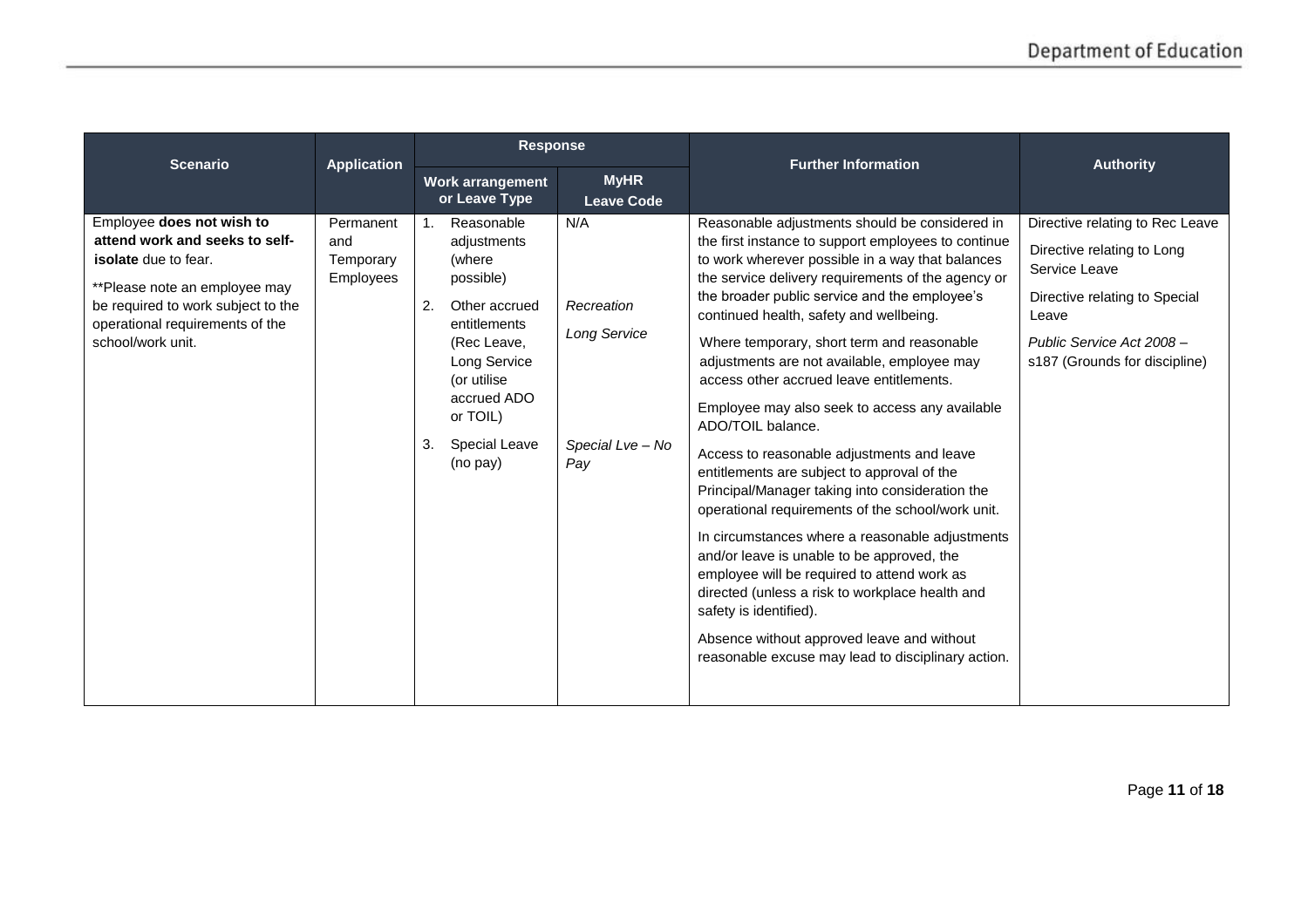| <b>Scenario</b>                                                                                                                                                                                                                                                                                                          | <b>Application</b>                                | <b>Response</b>                                                                                 |                                                                                                     | <b>Further Information</b>                                                                                                                                                                                                                                                                                                                                                                                                | <b>Authority</b>                                                                                                                                                    |
|--------------------------------------------------------------------------------------------------------------------------------------------------------------------------------------------------------------------------------------------------------------------------------------------------------------------------|---------------------------------------------------|-------------------------------------------------------------------------------------------------|-----------------------------------------------------------------------------------------------------|---------------------------------------------------------------------------------------------------------------------------------------------------------------------------------------------------------------------------------------------------------------------------------------------------------------------------------------------------------------------------------------------------------------------------|---------------------------------------------------------------------------------------------------------------------------------------------------------------------|
|                                                                                                                                                                                                                                                                                                                          |                                                   | <b>Work arrangement</b><br>or Leave Type                                                        | <b>MyHR</b><br><b>Leave Code</b>                                                                    |                                                                                                                                                                                                                                                                                                                                                                                                                           |                                                                                                                                                                     |
|                                                                                                                                                                                                                                                                                                                          |                                                   |                                                                                                 | Caring for a family member                                                                          |                                                                                                                                                                                                                                                                                                                                                                                                                           |                                                                                                                                                                     |
| Absence to care for immediate<br>family or household member/s<br>who have an actual or<br>suspected viral infection (which<br>includes caring for family or<br>household member/s with a<br>positive COVID-19 diagnosis or<br>suspected COVID-19 diagnosis or<br>actual or suspected viral infection<br>of another kind) | Permanent<br>and<br>Temporary<br><b>Employees</b> | Sick Leave<br>$\mathbf{1}$ .<br>/Carers' Leave<br>2. SPL<br>3.<br>Rec Leave<br>4.<br><b>LSL</b> | Sick Family<br>Responsibility<br><b>Sick Special</b><br>Pandem<br>Recreation<br><b>Long Service</b> | Sick Leave must be exhausted prior to access to<br>SPL.<br>Up to a maximum of 20 days SPL once sick leave<br>accruals are exhausted.<br>Access to LSL accruals with no 7 year qualifying<br>period.<br>Required Documentation - Medical<br>Certificate/Evidence from Qld Health, Medical<br>Certificate/Evidence from Qld Health must<br>indicate viral infection for the purpose of access to<br>Special Pandemic Leave. | Directive relating to Sick<br>Leave<br>Directive relating to SPL<br>Directive relating to<br><b>Recreation Leave</b><br>Directive relating to Long<br>Service Leave |
|                                                                                                                                                                                                                                                                                                                          | Casual<br>Employees                               | <b>SPL</b><br>1 <sub>1</sub><br>LSL (if<br>2.<br>available)                                     | <b>Sick Special</b><br>Pandem<br>Long Service                                                       | Up to a maximum of 20 days SPL.<br>Required Documentation - Medical<br>Certificate/Evidence from Old Health, Medical<br>Certificate/Evidence from Qld Health must indicate<br>viral infection for the purpose of access to Special<br>Pandemic Leave.<br>Access to LSL accruals with no 7 year qualifying<br>period.                                                                                                      | Directive relating to SPL<br>Directive relating to Long<br>Service Leave                                                                                            |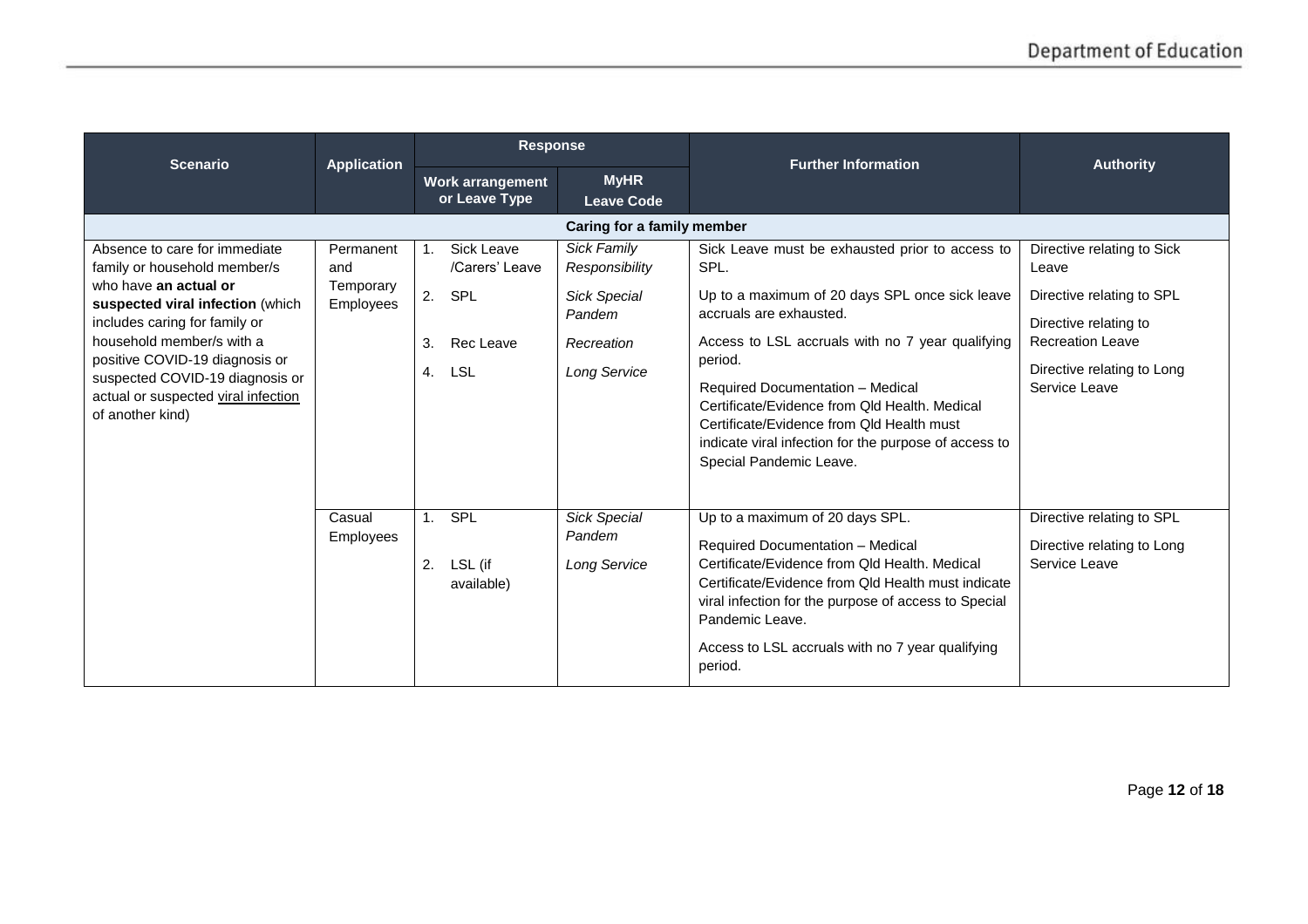| <b>Scenario</b>                                                                                                                                                                                                                                            | <b>Application</b>                                 | <b>Response</b>                                                                                     |                                                                    | <b>Further Information</b>                                                                                                                                                                                                                                                                                                                                                                                                                                                                                                                                                                                                                                                                                                                                                                                                 | <b>Authority</b>                                                                                                   |
|------------------------------------------------------------------------------------------------------------------------------------------------------------------------------------------------------------------------------------------------------------|----------------------------------------------------|-----------------------------------------------------------------------------------------------------|--------------------------------------------------------------------|----------------------------------------------------------------------------------------------------------------------------------------------------------------------------------------------------------------------------------------------------------------------------------------------------------------------------------------------------------------------------------------------------------------------------------------------------------------------------------------------------------------------------------------------------------------------------------------------------------------------------------------------------------------------------------------------------------------------------------------------------------------------------------------------------------------------------|--------------------------------------------------------------------------------------------------------------------|
|                                                                                                                                                                                                                                                            |                                                    | Work arrangement<br>or Leave Type                                                                   | <b>MyHR</b><br><b>Leave Code</b>                                   |                                                                                                                                                                                                                                                                                                                                                                                                                                                                                                                                                                                                                                                                                                                                                                                                                            |                                                                                                                    |
| Absence to care for immediate<br>family member due to other<br>illness/injury                                                                                                                                                                              | Permanent<br>and<br>Temporary<br>Employees         | <b>Sick Leave</b><br>1.<br>/Carers' Leave<br>2.<br>Rec Leave<br>3. LSL                              | Sick Family<br>Responsibility<br>Recreation<br><b>Long Service</b> | Sick leave, recreation leave and long service leave<br>per ordinary industrial entitlements.<br>Required Documentation - Medical Certificate (if<br>absence is more than 3 days).                                                                                                                                                                                                                                                                                                                                                                                                                                                                                                                                                                                                                                          | Directive relating to Sick Leave<br>Directive relating to Rec Leave<br>Directive relating to Long<br>Service Leave |
| Absence to care for an<br>immediate family member/s<br>who are vulnerable person/s<br>(and the vulnerable person/s are<br>NOT ill).<br>Immediate family member may<br>not be living with employee but<br>requires care as they are a<br>vulnerable person. | Permanent,<br>Temporary<br>and Casual<br>Employees | Reasonable<br>1 <sub>1</sub><br>adjustments<br>(where<br>possible)<br>Special Leave<br>2.<br>(paid) | N/A<br>Special<br>Quarantine                                       | Reasonable adjustments should be considered in<br>the first instance to support employees to continue<br>to work wherever possible in a way that balances<br>the service delivery requirements of the agency, or<br>the broader public service, and the employee's<br>continued health, safety and wellbeing.<br>Where reasonable adjustments are not available,<br>employee may apply for Special Leave (refer to<br>Conditions above for Special Leave).<br>Required documentation may include medical<br>advice or other suitable proof of vulnerability<br>category per Qld Health; and identified care<br>requirements.<br>In circumstances where the vulnerable person is ill<br>(or becomes ill following reasonable adjustments or<br>Special Leave approval), please see above options<br>for leave requirements. | Directive relating to Special<br>Leave<br>Directive relating to SPL                                                |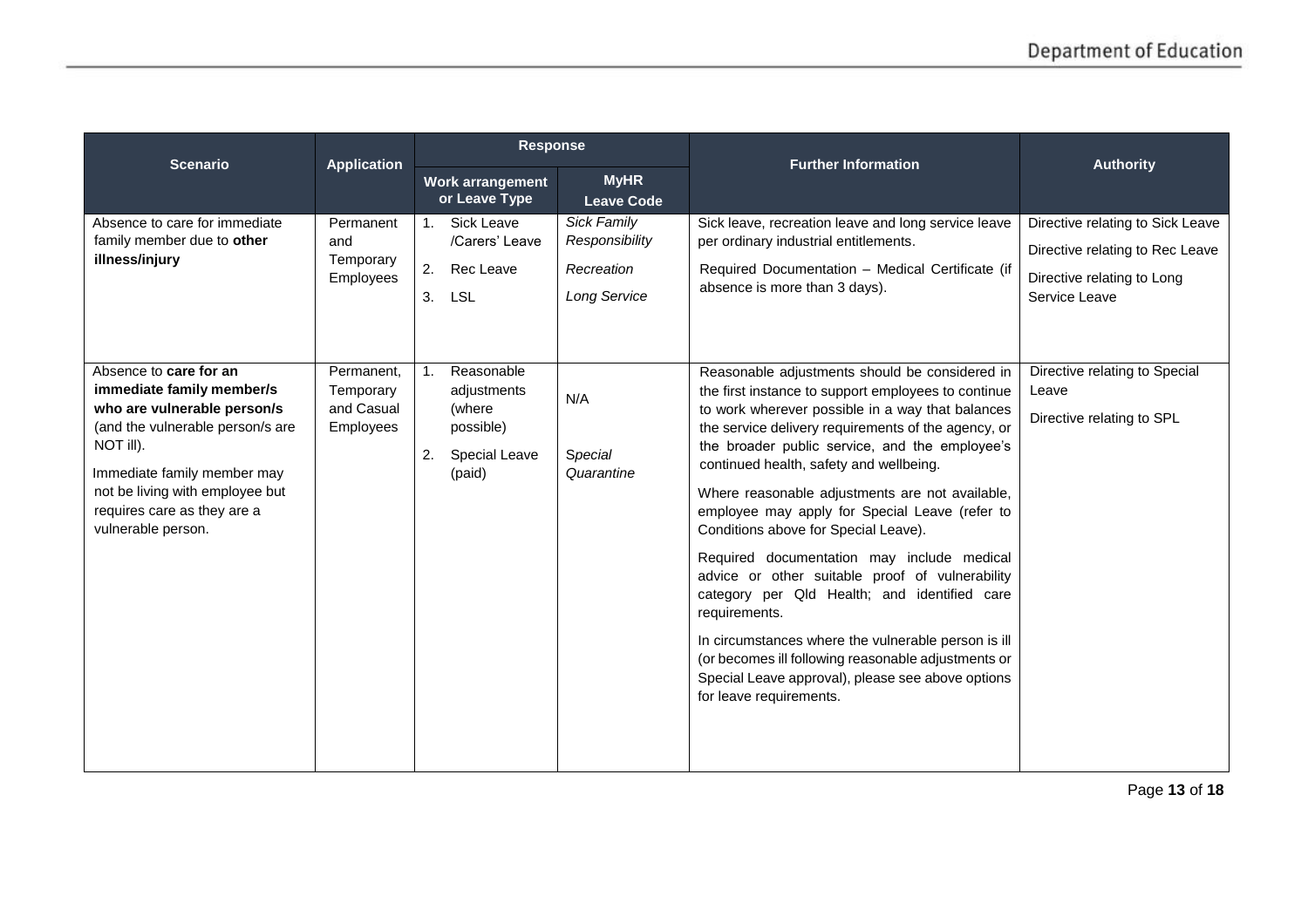| <b>Scenario</b>                                                                                          | <b>Application</b>                                 | <b>Response</b>                                                                   |                                  | <b>Further Information</b>                                                                                                                                                                                                                                                                                                                                                                                                                                                                                                                                                                                                                                                                                                                                                                                                                                                                                                                                              | <b>Authority</b>                                                    |
|----------------------------------------------------------------------------------------------------------|----------------------------------------------------|-----------------------------------------------------------------------------------|----------------------------------|-------------------------------------------------------------------------------------------------------------------------------------------------------------------------------------------------------------------------------------------------------------------------------------------------------------------------------------------------------------------------------------------------------------------------------------------------------------------------------------------------------------------------------------------------------------------------------------------------------------------------------------------------------------------------------------------------------------------------------------------------------------------------------------------------------------------------------------------------------------------------------------------------------------------------------------------------------------------------|---------------------------------------------------------------------|
|                                                                                                          |                                                    | <b>Work arrangement</b><br>or Leave Type                                          | <b>MyHR</b><br><b>Leave Code</b> |                                                                                                                                                                                                                                                                                                                                                                                                                                                                                                                                                                                                                                                                                                                                                                                                                                                                                                                                                                         |                                                                     |
| Employee lives with a<br>vulnerable person (and is not<br>required to care for the vulnerable<br>person) | Permanent,<br>Temporary<br>and Casual<br>Employees | Reasonable<br>adjustments<br>(where<br>possible)<br>Special Leave<br>2.<br>(paid) | N/A<br>Special<br>Quarantine     | Reasonable adjustments should be considered in<br>the first instance to support employees to continue<br>to work wherever possible in a way that balances<br>the service delivery requirements of the agency, or<br>the broader public service, and the employee's<br>continued health, safety and wellbeing.<br>Where reasonable adjustments are not available,<br>employee may apply for Special Leave (refer to<br>Conditions above for Special Leave).<br>Required documentation includes medical advice<br>or other suitable proof of vulnerability category per<br>Health indicating that the employee's<br>Qld<br>attendance at the workplace presents a higher risk<br>to the vulnerable person.<br>In circumstances where the vulnerable person is ill<br>(or becomes ill following reasonable adjustment or<br>Special Leave approval) and the employee is<br>required to care for the vulnerable person, please<br>see above options for leave requirements. | Directive relating to Special<br>Leave<br>Directive relating to SPL |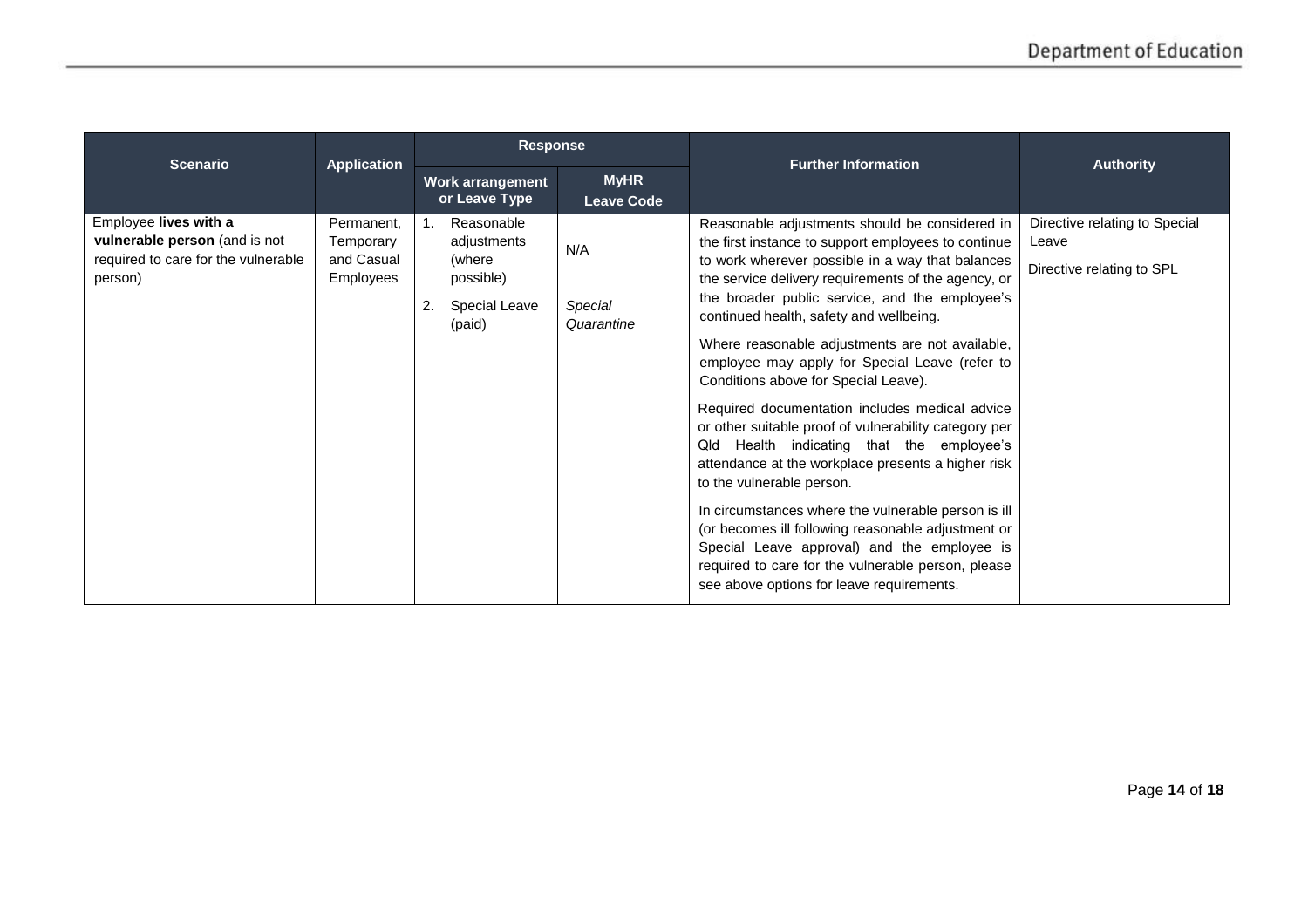| <b>Scenario</b>                                                                                                                                                                                                                                                                                               | <b>Application</b>                         | <b>Response</b>                                                                                        |                                                                              | <b>Further Information</b>                                                                                                                                                                                                                                                                                                                                                                                                                                                                                                                                                                                                                                                                                                                                                                                                                                                                                         | <b>Authority</b>                                                                                     |
|---------------------------------------------------------------------------------------------------------------------------------------------------------------------------------------------------------------------------------------------------------------------------------------------------------------|--------------------------------------------|--------------------------------------------------------------------------------------------------------|------------------------------------------------------------------------------|--------------------------------------------------------------------------------------------------------------------------------------------------------------------------------------------------------------------------------------------------------------------------------------------------------------------------------------------------------------------------------------------------------------------------------------------------------------------------------------------------------------------------------------------------------------------------------------------------------------------------------------------------------------------------------------------------------------------------------------------------------------------------------------------------------------------------------------------------------------------------------------------------------------------|------------------------------------------------------------------------------------------------------|
|                                                                                                                                                                                                                                                                                                               |                                            | Work arrangement<br>or Leave Type                                                                      | <b>MyHR</b><br><b>Leave Code</b>                                             |                                                                                                                                                                                                                                                                                                                                                                                                                                                                                                                                                                                                                                                                                                                                                                                                                                                                                                                    |                                                                                                      |
| Absence to care for a child due to<br>school or childcare closure.<br>* School Closure in this context<br>include formal closures of<br>kindergartens, childcare centres,<br>public and private schools as<br>directed by the department and<br>other closures made at the<br>relevant delegate's discretion. | Permanent<br>and<br>Temporary<br>Employees | Reasonable<br>1 <sub>1</sub><br>adjustments<br>(where<br>possible)<br>2.<br>Carer's Leave<br>SPL<br>3. | N/A<br><b>Sick Family</b><br>Responsibility<br><b>Sick Special</b><br>Pandem | Reasonable adjustments should be considered in<br>the first instance to support employees to continue<br>to work wherever possible in a way that balances<br>the service delivery requirements of the agency or<br>the broader public service and the employee's<br>continued health, safety and wellbeing.<br>Up to a maximum of 20 days SPL once sick leave<br>accruals are exhausted.<br>In circumstances where the employee is required<br>to care for their child/children as a result of<br>pandemic (i.e. school closure) but the child/children<br>are not ill, the employee may access carers' leave<br>on the basis that that they are required to care for<br>or support a member of the employee's immediate<br>family or household because of an unexpected<br>emergency in relation to that person.<br>Required documentation may include email/letter<br>from school/childcare advising of closure. | Directive relating to Sick Leave<br>Directive relating SPL<br>Industrial Relations Act 2016<br>(QId) |
|                                                                                                                                                                                                                                                                                                               | Casual<br><b>Employees</b>                 | <b>SPL</b><br>1 <sup>1</sup><br>2.<br>LSL (if<br>available)                                            | <b>Sick Special</b><br>Pandem<br><b>Long Service</b>                         | Up to a maximum of 20 days SPL.<br>Required documentation may include email/letter<br>from school/childcare advising of closure.<br>Access to LSL accruals with no 7 year qualifying<br>period.                                                                                                                                                                                                                                                                                                                                                                                                                                                                                                                                                                                                                                                                                                                    | Directive relating SPL<br>Directive relating to Long<br>Service Leave                                |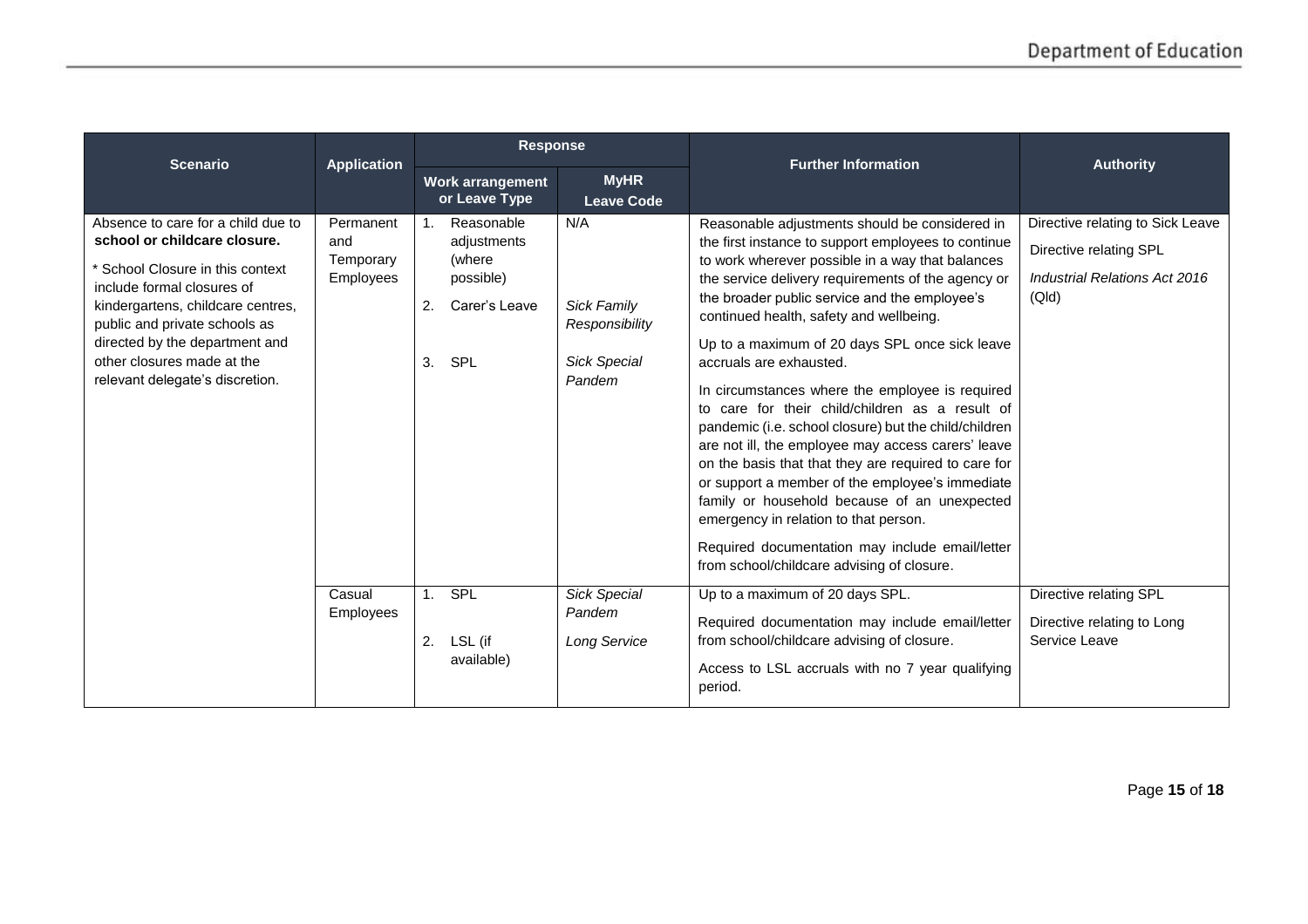|                                                                                                                                     |                                            | <b>Response</b>                                                                                                                                                                                            |                                                                                  | <b>Further Information</b>                                                                                                                                                                                                                                                                                                                                                                                                                                                                                                                                                                                                                                                                                                                                                                                                                                                                                                                                                                                                                                                                                                                                                                                                                                                                                                                          | <b>Authority</b>                                                                                                   |
|-------------------------------------------------------------------------------------------------------------------------------------|--------------------------------------------|------------------------------------------------------------------------------------------------------------------------------------------------------------------------------------------------------------|----------------------------------------------------------------------------------|-----------------------------------------------------------------------------------------------------------------------------------------------------------------------------------------------------------------------------------------------------------------------------------------------------------------------------------------------------------------------------------------------------------------------------------------------------------------------------------------------------------------------------------------------------------------------------------------------------------------------------------------------------------------------------------------------------------------------------------------------------------------------------------------------------------------------------------------------------------------------------------------------------------------------------------------------------------------------------------------------------------------------------------------------------------------------------------------------------------------------------------------------------------------------------------------------------------------------------------------------------------------------------------------------------------------------------------------------------|--------------------------------------------------------------------------------------------------------------------|
| <b>Scenario</b>                                                                                                                     | <b>Application</b>                         | Work arrangement<br>or Leave Type                                                                                                                                                                          | <b>MyHR</b><br><b>Leave Code</b>                                                 |                                                                                                                                                                                                                                                                                                                                                                                                                                                                                                                                                                                                                                                                                                                                                                                                                                                                                                                                                                                                                                                                                                                                                                                                                                                                                                                                                     |                                                                                                                    |
| Absence to care for a child who is<br>required to self-quarantine based<br>on Queensland Health advice and<br>the child is not ill. | Permanent<br>and<br>Temporary<br>Employees | Reasonable<br>1 <sub>1</sub><br>adjustments<br>(where<br>possible).<br>Carers' Leave<br>2.<br>3.<br>Other accrued<br>entitlements<br>(Rec Leave,<br>Long Service<br>(or utilise<br>accrued ADO<br>or TOIL) | N/A<br><b>Sick Family</b><br>Responsibility<br>Recreation<br><b>Long Service</b> | Reasonable adjustments should be considered in<br>the first instance to support employees to continue<br>to work wherever possible in a way that balances<br>the service delivery requirements of the agency or<br>the broader public service and the employee's<br>continued health, safety and wellbeing.<br>In circumstances where the employee is required<br>to care for their child/children as a result of<br>pandemic but the child/children are not ill, the<br>employee may access carers' leave on the basis<br>that that they are required to care for or support a<br>member of the employee's immediate family or<br>household because of an unexpected emergency<br>in relation to that person.<br>Employee may also seek to access any available<br>ADO/TOIL balance. Sick leave, recreation leave<br>and long service leave per ordinary industrial<br>entitlements.<br>Required documentation may include a medical<br>certificate, travel documentation and/or Qld Health<br>tracing information. Applies when:<br>Child has been overseas;<br>The child has arrived in Queensland from<br>a COVID-19 hotspot, unless the employee<br>was in the hotspot for an essential<br>purpose;<br>The child has moved to Queensland from<br>interstate;<br>The child has been in close contact with<br>someone who already has the virus. | Directive relating to Sick Leave<br>Directive relating to Long<br>Service Leave<br>Directive relating to Rec Leave |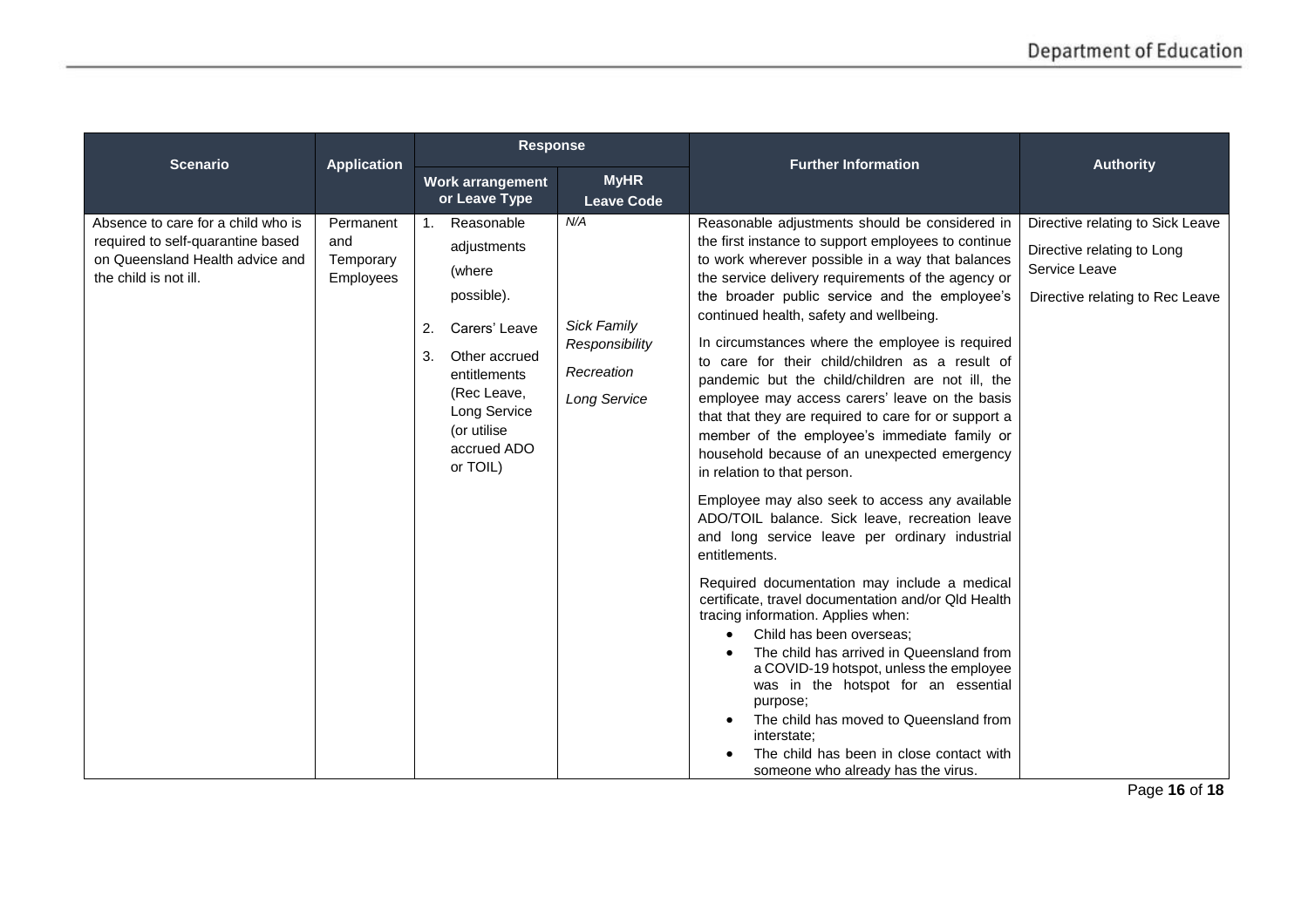| <b>Scenario</b>                                                                                                                                     | <b>Response</b><br><b>Application</b>              |                                                                                                                                                |                                  | <b>Further Information</b>                                                                                                                                                                                                                                                                                                                                                                                                                               | <b>Authority</b>                                                                                                                  |
|-----------------------------------------------------------------------------------------------------------------------------------------------------|----------------------------------------------------|------------------------------------------------------------------------------------------------------------------------------------------------|----------------------------------|----------------------------------------------------------------------------------------------------------------------------------------------------------------------------------------------------------------------------------------------------------------------------------------------------------------------------------------------------------------------------------------------------------------------------------------------------------|-----------------------------------------------------------------------------------------------------------------------------------|
|                                                                                                                                                     |                                                    | Work arrangement<br>or Leave Type                                                                                                              | <b>MyHR</b><br><b>Leave Code</b> |                                                                                                                                                                                                                                                                                                                                                                                                                                                          |                                                                                                                                   |
|                                                                                                                                                     |                                                    |                                                                                                                                                | <b>Other</b>                     |                                                                                                                                                                                                                                                                                                                                                                                                                                                          |                                                                                                                                   |
| Employee is unable to attend work<br>due to COVID-19 restrictions<br>that apply to a defined geographic<br>area (e.g. border zone<br>restrictions). | Permanent,<br>Temporary<br>and Casual<br>Employees | Reasonable<br>1.<br>adjustments<br>(where<br>possible)<br>Special leave<br>2.<br>(paid)                                                        | n/a<br>Special Leave -<br>Pay    | Reasonable adjustments should be considered in<br>the first instance to support employees to continue<br>to work wherever possible in a way that balances<br>the service delivery requirements of the agency or<br>the broader public service and the employee's<br>continued health, safety and wellbeing.<br>Where reasonable adjustments are not available,<br>employee may apply for Special Leave (refer to<br>Conditions above for Special Leave). | Public Service Act 2008-<br>s120 (Secondment of Officers)<br>Directive relating to Special<br>Leave                               |
| Employee presents at work but<br>the location is not available<br>because of reasons of<br>quarantine.                                              | Permanent.<br>Temporary<br>and Casual<br>Employees | Alternative<br>$\mathbf{1}$ .<br>work<br>location/reason<br>able<br>adjustments<br>(where<br>possible)<br>2.<br><b>Special Leave</b><br>(paid) | n/a<br>Special Leave -<br>Pay    | Reasonable adjustments should be considered in<br>the first instance to support employees to continue<br>to work wherever possible in a way that balances<br>the service delivery requirements of the agency or<br>the broader public service and the employee's<br>continued health, safety and wellbeing.<br>Where reasonable adjustments are not available,<br>employee may apply for Special Leave (refer to<br>Conditions above for Special Leave)  | Directive relating to Special<br>Leave<br>Directive relating to SPL<br>Public Service Act 2008 -<br>s120 (Secondment of Officers) |
| Absence due to unavailability of<br>public transport services                                                                                       | Permanent,<br>Temporary<br>and Casual<br>Employees | Reasonable<br>$\mathbf{1}$ .<br>adjustments<br>(where<br>possible)<br>2.<br><b>Special Leave</b><br>(paid)                                     | N/A<br>Special Leave -<br>Pay    | Where reasonable adjustments are not possible<br>and the employee is unable to attend work by their<br>own means, employees may apply for Special<br>Leave (refer to Conditions above for Special<br>Leave).<br>Required documentation - evidence of public<br>transport suspension or cancellation.                                                                                                                                                     | Directive relating to Special<br>Leave<br>Directive relating to Special<br>Leave                                                  |